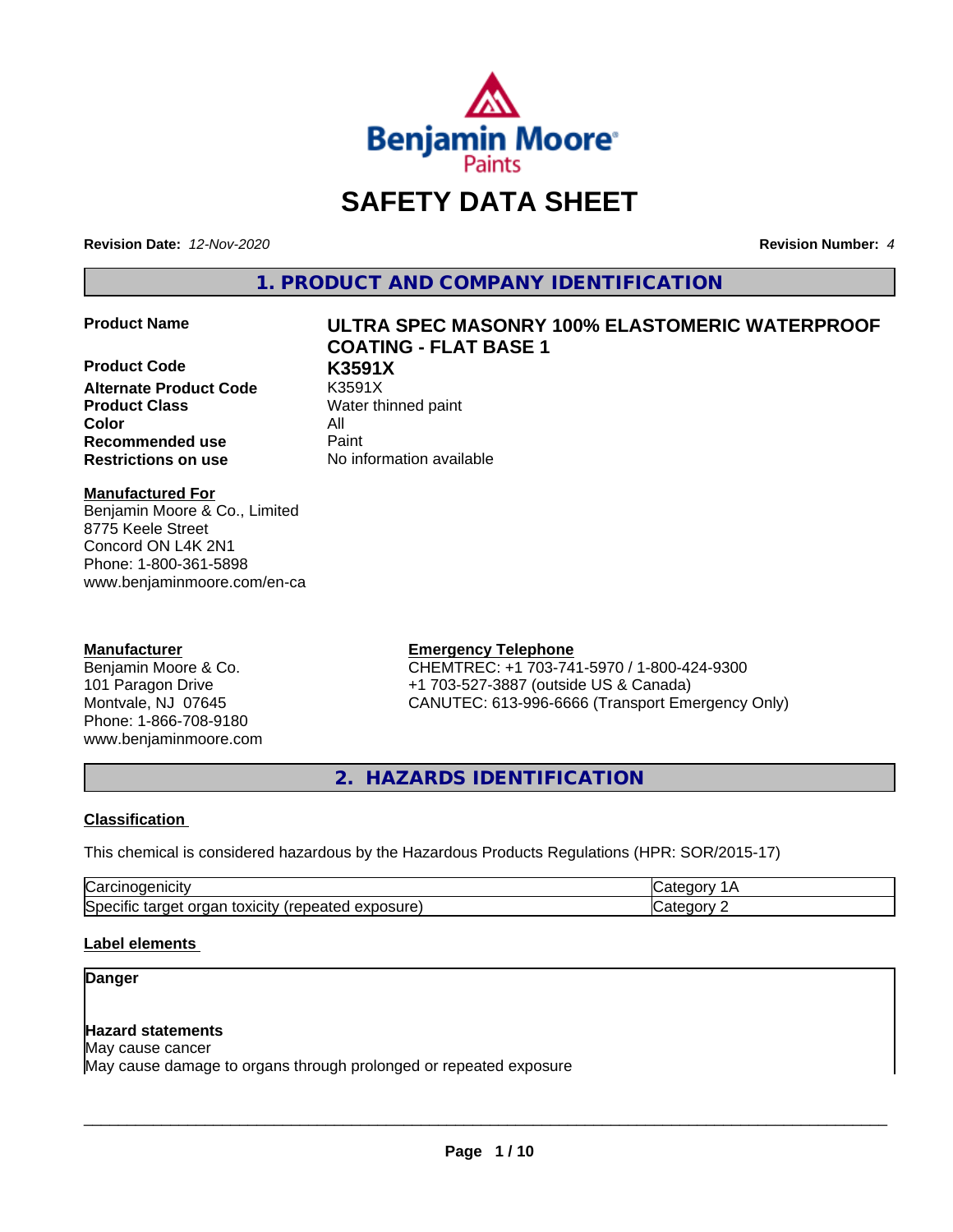## K3591X - ULTRA SPEC MASONRY 100%<br>ELASTOMERIC WATERPROOF COATING - FLAT<br>BASE 1 **ELASTOMERIC WATERPROOF COATING - FLAT BASE 1**



**Appearance** liquid **Odor 11 Construction Odor 11 Construction Odor 11 Construction Odor little or no odor** 

#### **Precautionary Statements - Prevention**

Obtain special instructions before use Do not handle until all safety precautions have been read and understood Use personal protective equipment as required Do not breathe dust/fume/gas/mist/vapors/spray

#### **Precautionary Statements - Response**

IF exposed or concerned: Get medical advice/attention

### **Precautionary Statements - Storage**

Store locked up

#### **Precautionary Statements - Disposal**

Dispose of contents/container to an approved waste disposal plant

#### **Other information**

No information available

 **WARNING:** This product contains isothiazolinone compounds at levels of <0.1%. These substances are biocides commonly found in most paints and a variety of personal care products as a preservative. Certain individuals may be sensitive or allergic to these substances, even at low levels.

#### **3. COMPOSITION INFORMATION ON COMPONENTS**

| <b>Chemical name</b> | CAS No.        | Weight-%      | Hazardous Material<br>registry number<br>(HMIRA registry #) | Date HMIRA filed and<br>Information Review Act date exemption granted<br>(if applicable) |
|----------------------|----------------|---------------|-------------------------------------------------------------|------------------------------------------------------------------------------------------|
| Limestone            | 1317-65-3      | $10 - 30%$    |                                                             |                                                                                          |
| Titanium dioxide     | 13463-67-7     | $5 - 10%$     |                                                             |                                                                                          |
| Ethylene glycol      | $107 - 21 - 1$ | - 5%          |                                                             |                                                                                          |
| Zinc oxide           | 1314-13-2      | $-5%$         |                                                             |                                                                                          |
| Silica, mica         | 12001-26-2     | - 5%          |                                                             |                                                                                          |
| Silica, crystalline  | 14808-60-7     | $0.1 - 0.25%$ |                                                             |                                                                                          |
| Diphenyl ketone      | 119-61-9       | $0.1 - 0.25%$ |                                                             |                                                                                          |

\*The exact percentage (concentration) of composition has been withheld as a trade secret

## **4. FIRST AID MEASURES**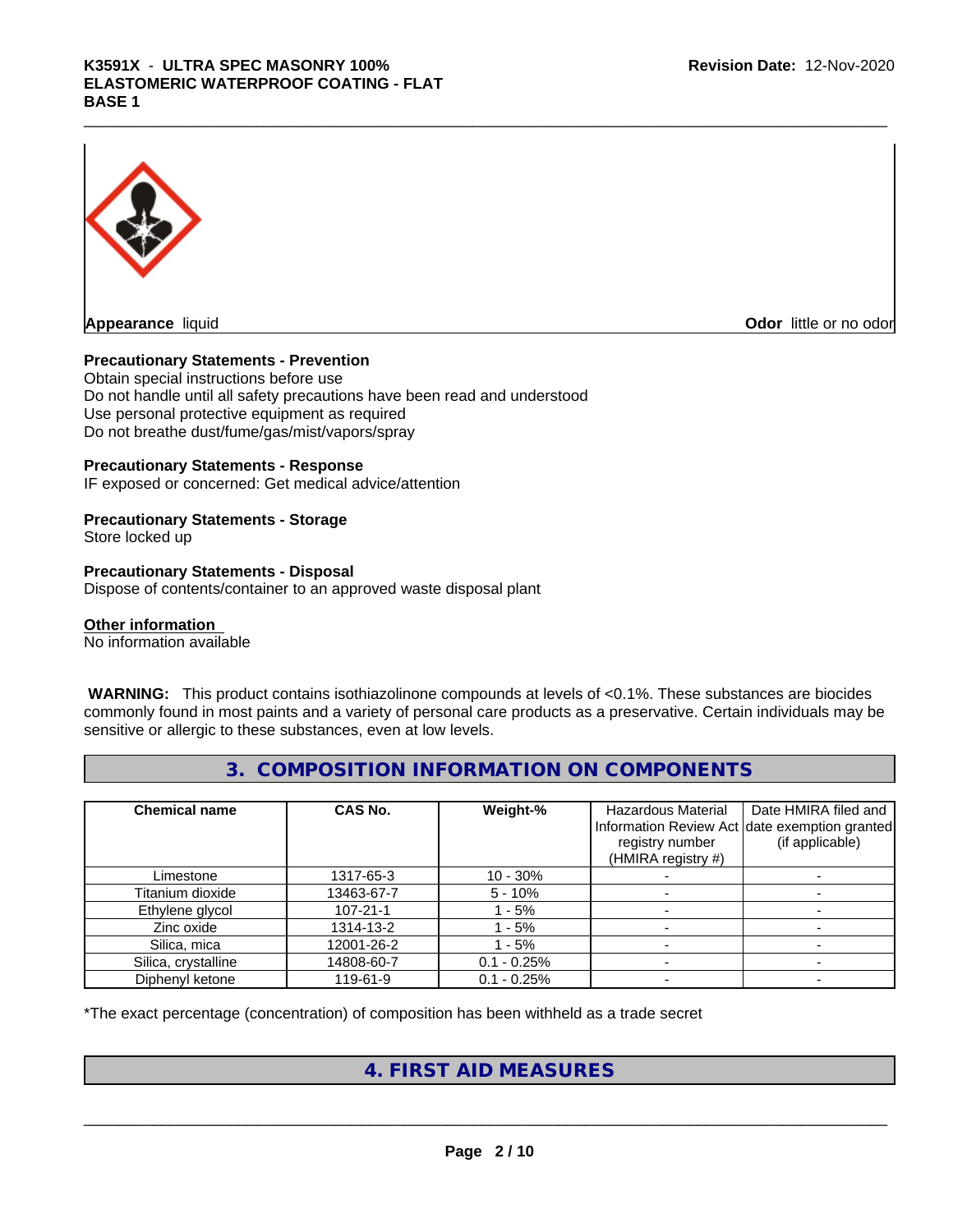| <b>General Advice</b>                  | For further assistance, contact your local Poison Control<br>Center.                                                                                                                                                            |
|----------------------------------------|---------------------------------------------------------------------------------------------------------------------------------------------------------------------------------------------------------------------------------|
| <b>Eye Contact</b>                     | Rinse thoroughly with plenty of water for at least 15<br>minutes and consult a physician.                                                                                                                                       |
| <b>Skin Contact</b>                    | Wash off immediately with soap and plenty of water while<br>removing all contaminated clothes and shoes.                                                                                                                        |
| <b>Inhalation</b>                      | Move to fresh air. If symptoms persist, call a physician.                                                                                                                                                                       |
| Ingestion                              | Clean mouth with water and afterwards drink plenty of<br>water. Call a POISON CENTER or doctor/physician if<br>exposed or you feel unwell. If large quantities of this<br>material are swallowed, call a physician immediately. |
| <b>Most Important Symptoms/Effects</b> | None known.                                                                                                                                                                                                                     |
| <b>Notes To Physician</b>              | Treat symptomatically.                                                                                                                                                                                                          |

**5. FIRE-FIGHTING MEASURES**

| <b>Suitable Extinguishing Media</b>                                              | Use extinguishing measures that are appropriate to local<br>circumstances and the surrounding environment.                                   |  |  |  |
|----------------------------------------------------------------------------------|----------------------------------------------------------------------------------------------------------------------------------------------|--|--|--|
| Protective equipment and precautions for firefighters                            | As in any fire, wear self-contained breathing apparatus<br>pressure-demand, MSHA/NIOSH (approved or equivalent)<br>and full protective gear. |  |  |  |
| <b>Specific Hazards Arising From The Chemical</b>                                | Closed containers may rupture if exposed to fire or<br>extreme heat.                                                                         |  |  |  |
| Sensitivity to mechanical impact                                                 | No.                                                                                                                                          |  |  |  |
| Sensitivity to static discharge                                                  | No.                                                                                                                                          |  |  |  |
| <b>Flash Point Data</b><br>Flash point (°F)<br>Flash Point (°C)<br><b>Method</b> | Not applicable<br>Not applicable<br>Not applicable                                                                                           |  |  |  |
| <b>Flammability Limits In Air</b>                                                |                                                                                                                                              |  |  |  |
| Lower flammability limit:<br><b>Upper flammability limit:</b>                    | Not applicable<br>Not applicable                                                                                                             |  |  |  |
| Flammability: 0<br><b>NFPA</b><br>Health: 1                                      | <b>Instability: 0</b><br><b>Special: Not Applicable</b>                                                                                      |  |  |  |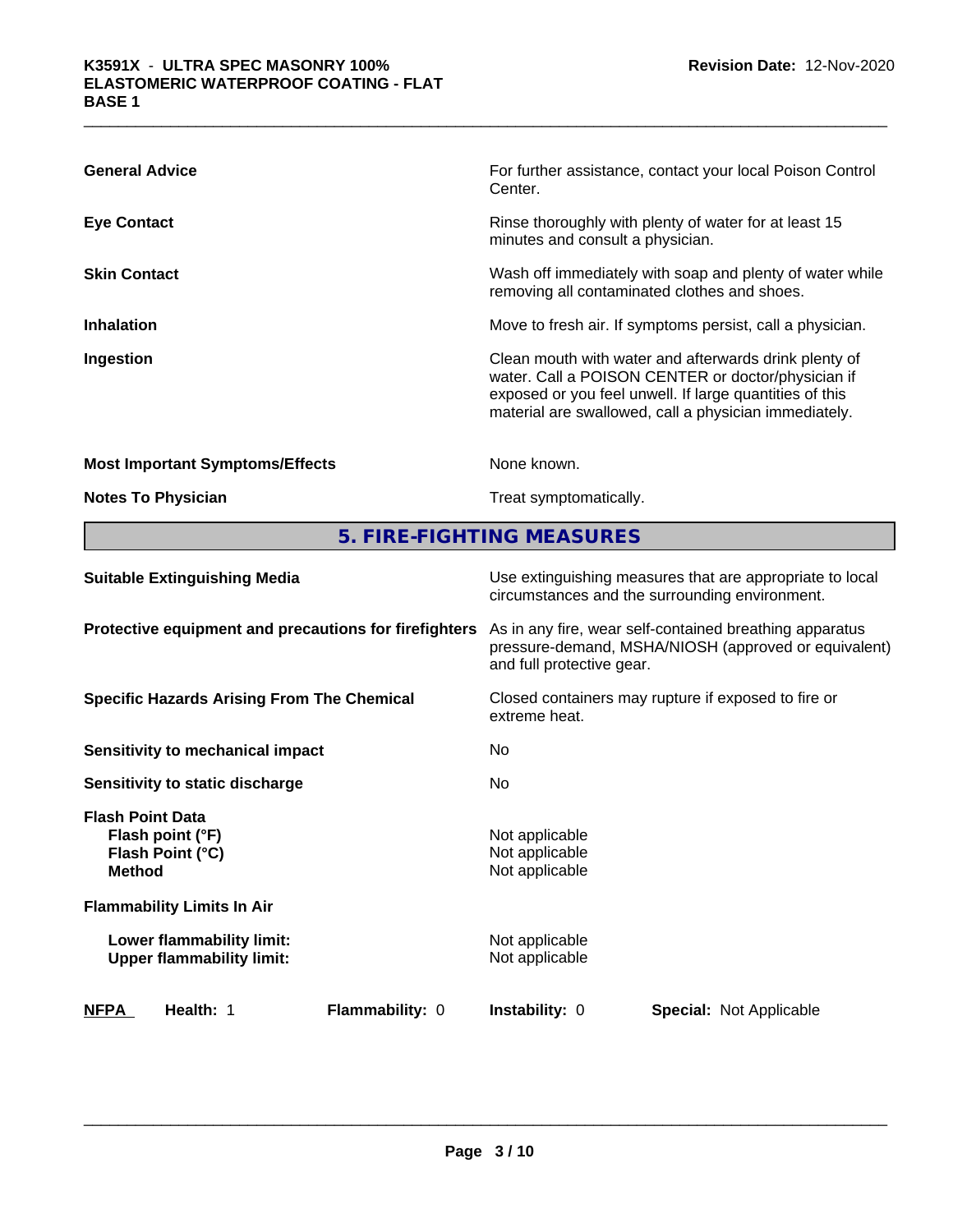#### **NFPA Legend**

- 0 Not Hazardous
- 1 Slightly
- 2 Moderate
- 3 High
- 4 Severe

*The ratings assigned are only suggested ratings, the contractor/employer has ultimate responsibilities for NFPA ratings where this system is used.*

*Additional information regarding the NFPA rating system is available from the National Fire Protection Agency (NFPA) at www.nfpa.org.*

#### **6. ACCIDENTAL RELEASE MEASURES**

#### **Personal Precautions Precautions** Avoid contact with skin, eyes and clothing. Ensure

**Other Information Discription Prevent further leakage or spillage if safe to do so.** 

**Environmental precautions** See Section 12 for additional Ecological Information.

**Methods for Cleaning Up Example 20 Soak** up with inert absorbent material. Sweep up and shovel into suitable containers for disposal.

### **7. HANDLING AND STORAGE**

**Handling Handling Avoid contact with skin, eyes and clothing. Avoid breathing Handling Avoid breathing Avoid breathing** vapors, spray mists or sanding dust. In case of insufficient ventilation, wear suitable respiratory equipment.

**Storage Keep container tightly closed. Keep out of the reach of Keep** container tightly closed. Keep out of the reach of

#### **Incompatible Materials No information available**

adequate ventilation.

**8. EXPOSURE CONTROLS/PERSONAL PROTECTION**

children.

#### **Exposure Limits**

| <b>Chemical name</b> | <b>ACGIH TLV</b>          | <b>Alberta</b>             | <b>British Columbia</b>         | <b>Ontario</b>                  | Quebec                     |
|----------------------|---------------------------|----------------------------|---------------------------------|---------------------------------|----------------------------|
| Limestone            | N/E                       | 10 mg/m $3 - TWA$          | 10 mg/m $3$ - TWA               | N/E                             | 10 mg/m $3$ - TWAEV        |
|                      |                           |                            | $3$ mg/m <sup>3</sup> - TWA     |                                 |                            |
|                      |                           |                            | $20 \text{ mg/m}^3$ - STEL      |                                 |                            |
| Titanium dioxide     | TWA: $10 \text{ mg/m}^3$  | 10 mg/m $3$ - TWA          | 10 mg/m $3$ - TWA               | 10 mg/m $3$ - TWA               | 10 mg/m $3$ - TWAEV        |
|                      |                           |                            | $3$ mg/m $3$ - TWA              |                                 |                            |
| Ethylene glycol      | STEL: 50 ppm vapor        | 100 mg/m $3$ - Ceiling     | 10 mg/m $3$ - TWA               | 100 mg/m <sup>3</sup> - Ceiling | 50 ppm - Ceiling           |
|                      | fraction                  |                            | $20 \text{ mg/m}^3$ - STEL      |                                 | 127 mg/m $3$ - Ceiling     |
|                      | STEL: $10 \text{ mg/m}^3$ |                            | 100 mg/m <sup>3</sup> - Ceiling |                                 |                            |
|                      | inhalable particulate     |                            | 50 ppm - Ceiling                |                                 |                            |
|                      | matter, aerosol only      |                            |                                 |                                 |                            |
|                      | TWA: 25 ppm vapor         |                            |                                 |                                 |                            |
|                      | fraction                  |                            |                                 |                                 |                            |
| Zinc oxide           | STEL: $10 \text{ mg/m}^3$ | $2 \text{mq/m}^3$ - TWA    | $2$ mg/m <sup>3</sup> - TWA     | $2 \text{mq/m}^3$ - TWA         | 10 mg/m $3$ - TWAEV        |
|                      | respirable particulate    | $10 \text{ mg/m}^3$ - STEL | $10 \text{ mg/m}^3$ - STEL      | 10 mg/m $3 -$ STEL              | $5 \text{ mg/m}^3$ - TWAEV |
|                      | matter                    |                            |                                 |                                 | 10 $mq/m^3$ - STEV         |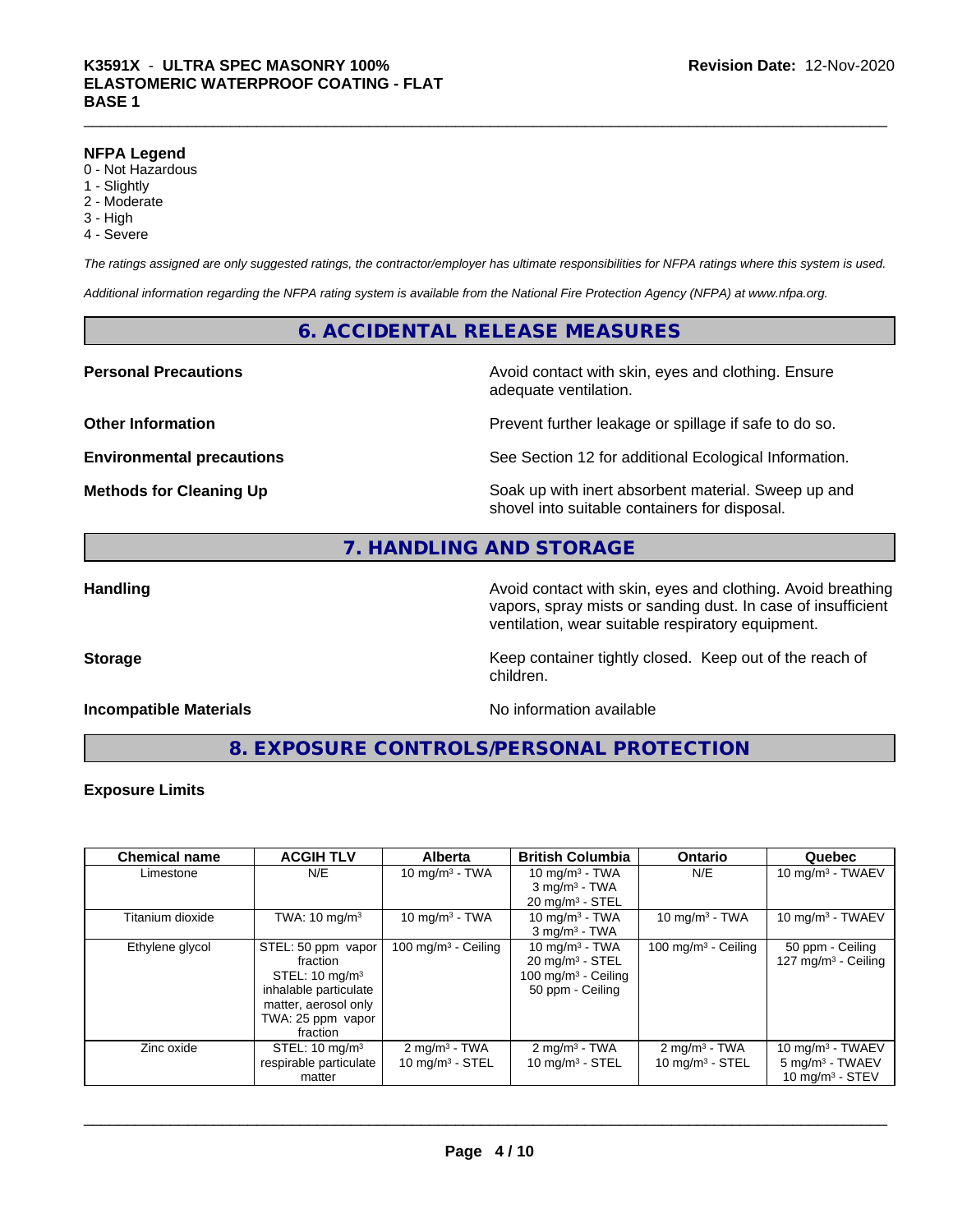## K3591X - ULTRA SPEC MASONRY 100%<br>ELASTOMERIC WATERPROOF COATING - FLAT<br>BASE 1 **ELASTOMERIC WATERPROOF COATING - FLAT BASE 1**

|                     | TWA: $2 \text{ mg/m}^3$<br>respirable particulate I<br>matter    |                                 |                                 |                             |                                 |
|---------------------|------------------------------------------------------------------|---------------------------------|---------------------------------|-----------------------------|---------------------------------|
| Silica, mica        | TWA: $3 \text{ mg/m}^3$<br>respirable particulate<br>matter      | $3 \text{ mg/m}^3$ - TWA        | $3 \text{ mg/m}^3$ - TWA        | $3 \text{ mg/m}^3$ - TWA    | $3$ mg/m <sup>3</sup> - TWAEV   |
| Silica, crystalline | TWA: 0.025 mg/m <sup>3</sup><br>respirable particulate<br>matter | $0.025$ mg/m <sup>3</sup> - TWA | $0.025$ mg/m <sup>3</sup> - TWA | $0.10 \text{ mg/m}^3$ - TWA | $0.1$ mg/m <sup>3</sup> - TWAEV |

#### **Legend**

ACGIH - American Conference of Governmental Industrial Hygienists

Alberta - Alberta Occupational Exposure Limits

British Columbia - British Columbia Occupational Exposure Limits

Ontario - Ontario Occupational Exposure Limits

Quebec - Quebec Occupational Exposure Limits

N/E - Not established

#### **Personal Protective Equipment**

**Engineering Measures Ensure** Ensure adequate ventilation, especially in confined areas.

**Eye/Face Protection Safety glasses with side-shields. Skin Protection Protection Protective gloves and impervious clothing. Respiratory Protection In operations where exposure limits are exceeded, use a** local protection NIOSH approved respirator that has been selected by a technically qualified person for the specific work conditions.

**Hygiene Measures Avoid contact with skin, eyes and clothing. Remove and Avoid contact with skin, eyes and clothing. Remove and Avoid contact with skin, eyes and clothing. Remove and** wash contaminated clothing before re-use. Wash thoroughly after handling.

### **9. PHYSICAL AND CHEMICAL PROPERTIES**

**Appearance** liquid **Odor** little or no odor **Odor Threshold No information available No information available Density (lbs/gal)** 10.8 - 10.9 **Specific Gravity** 1.29 - 1.31 **pH pH**  $\blacksquare$ **Viscosity (cps)** No information available **Solubility(ies)** No information available **Water solubility** No information available **Evaporation Rate Evaporation Rate No information available Vapor pressure** No information available **Vapor density No information available No** information available **Wt. % Solids** 50 - 60 **Vol. % Solids Wt.** % Volatiles 40 - 50 **Vol. % Volatiles** 55 - 65 **VOC Regulatory Limit (g/L)** < 100 **Boiling Point (°F)** 212 **Boiling Point (°C)** 100 **Freezing point (°F)** 32 **Freezing Point (°C)** 0 **Flash point (°F)** Not applicable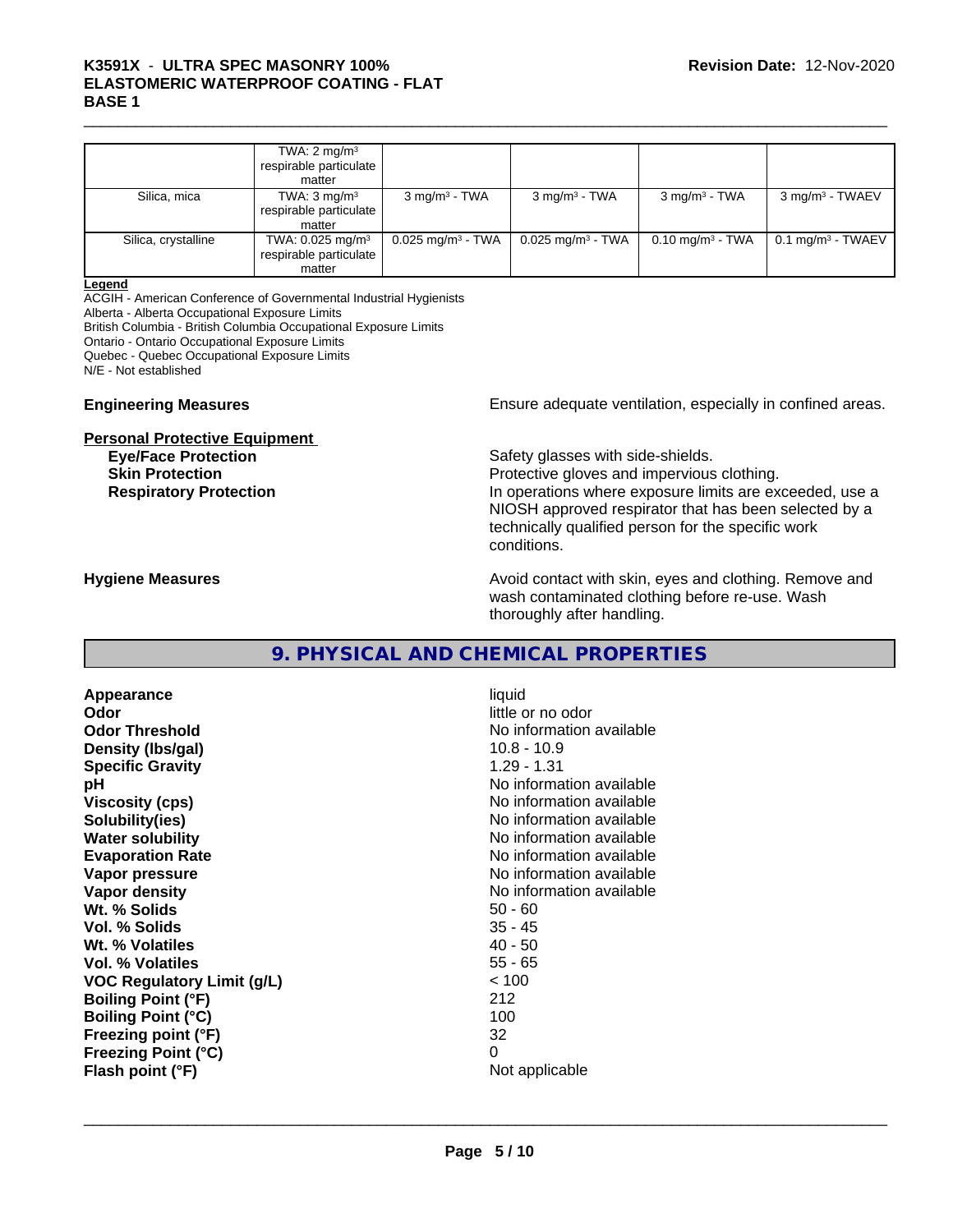## K3591X - ULTRA SPEC MASONRY 100%<br>ELASTOMERIC WATERPROOF COATING - FLAT<br>BASE 1 **ELASTOMERIC WATERPROOF COATING - FLAT BASE 1**

**Flash Point (°C)** Not applicable **Method** Not applicable **Flammability (solid, gas)** Not applicable **Upper flammability limit:** Not applicable **Lower flammability limit:** Not applicable **Autoignition Temperature (°F)**<br> **Autoignition Temperature (°C)** No information available **Autoignition Temperature (°C) Decomposition Temperature (°F)** No information available **Decomposition Temperature (°C)**<br> **Partition coefficient**<br> **Partition coefficient**<br> **No** information available

**No information available** 

## **10. STABILITY AND REACTIVITY**

**Hazardous Decomposition Products** None under normal use.

**Reactivity** Not Applicable

**Chemical Stability Stable under normal conditions.** 

**Conditions to avoid Prevent from freezing.** 

**Incompatible Materials No materials** No materials to be especially mentioned.

**Possibility of hazardous reactions** None under normal conditions of use.

## **11. TOXICOLOGICAL INFORMATION**

**Product Information Information on likely routes of exposure**

**Principal Routes of Exposure Exposure** Eye contact, skin contact and inhalation.

**Acute Toxicity** 

**Product Information Information No information available** 

**Symptoms related to the physical,chemical and toxicological characteristics**

**Symptoms** No information available

 $\overline{\phantom{a}}$  ,  $\overline{\phantom{a}}$  ,  $\overline{\phantom{a}}$  ,  $\overline{\phantom{a}}$  ,  $\overline{\phantom{a}}$  ,  $\overline{\phantom{a}}$  ,  $\overline{\phantom{a}}$  ,  $\overline{\phantom{a}}$  ,  $\overline{\phantom{a}}$  ,  $\overline{\phantom{a}}$  ,  $\overline{\phantom{a}}$  ,  $\overline{\phantom{a}}$  ,  $\overline{\phantom{a}}$  ,  $\overline{\phantom{a}}$  ,  $\overline{\phantom{a}}$  ,  $\overline{\phantom{a}}$ 

#### **Delayed and immediate effects as well as chronic effects from short and long-term exposure**

| May cause slight irritation                                                                                     |
|-----------------------------------------------------------------------------------------------------------------|
| Substance may cause slight skin irritation. Prolonged or                                                        |
| repeated contact may dry skin and cause irritation.                                                             |
| May cause irritation of respiratory tract.                                                                      |
| May be harmful if swallowed. Ingestion may cause<br>gastrointestinal irritation, nausea, vomiting and diarrhea. |
| May cause adverse kidney effects.                                                                               |
| No information available.                                                                                       |
| No information available.                                                                                       |
| No information available.                                                                                       |
|                                                                                                                 |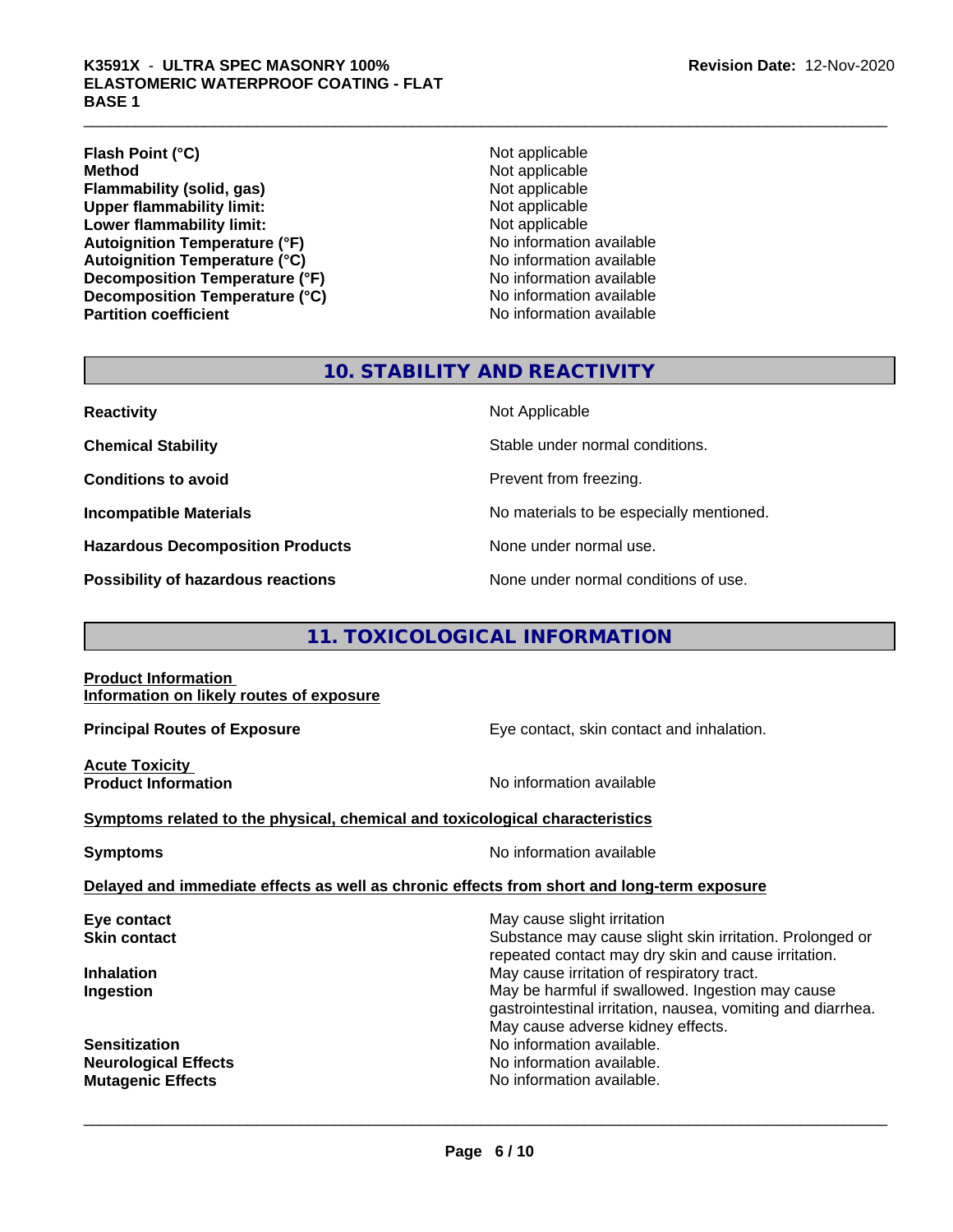| <b>Reproductive Effects</b>     | No information available.                                                     |
|---------------------------------|-------------------------------------------------------------------------------|
| <b>Developmental Effects</b>    | No information available.                                                     |
| Target organ effects            | No information available.                                                     |
| <b>STOT - single exposure</b>   | No information available.                                                     |
| <b>STOT - repeated exposure</b> | Causes damage to organs through prolonged or repeated<br>exposure if inhaled. |
| Other adverse effects           | No information available.                                                     |
| <b>Aspiration Hazard</b>        | No information available.                                                     |
|                                 |                                                                               |

#### **Numerical measures of toxicity**

#### **The following values are calculated based on chapter 3.1 of the GHS document**

**ATEmix (oral)** 19556 mg/kg

**Component Information**

| Chemical name                     | Oral LD50             | Dermal LD50                                   | Inhalation LC50 |
|-----------------------------------|-----------------------|-----------------------------------------------|-----------------|
| Titanium dioxide<br>13463-67-7    | $> 10000$ mg/kg (Rat) |                                               |                 |
| Ethylene glycol<br>$107 - 21 - 1$ | $= 4700$ mg/kg (Rat)  | $= 10600$ mg/kg (Rat) = 9530 µL/kg<br>Rabbit) |                 |
| Zinc oxide<br>1314-13-2           | $>$ 5000 mg/kg (Rat)  |                                               |                 |
| Diphenyl ketone<br>119-61-9       | $> 10$ g/kg (Rat)     | $=$ 3535 mg/kg (Rabbit)                       |                 |

#### **Chronic Toxicity**

#### **Carcinogenicity**

*The information below indicateswhether each agency has listed any ingredient as a carcinogen:.*

| <b>Chemical name</b> | <b>IARC</b>                    | <b>NTP</b>             |
|----------------------|--------------------------------|------------------------|
|                      | 2B - Possible Human Carcinogen |                        |
| Titanium dioxide     |                                |                        |
|                      | 1 - Human Carcinogen           | Known Human Carcinogen |
| Silica, crystalline  |                                |                        |
|                      | 2B - Possible Human Carcinogen |                        |
| Diphenyl ketone      |                                |                        |

• Crystalline Silica has been determined to be carcinogenic to humans by IARC (1) when in respirable form. Risk of cancer depends on duration and level of inhalation exposure to spray mist or dust from sanding the dried paint.• Although IARC has classified titanium dioxide as possibly carcinogenic to humans (2B), their summary concludes: "No significant exposure to titanium dioxide is thought to occur during the use of products in which titanium dioxide is bound to other materials, such as paint."

#### **Legend**

IARC - International Agency for Research on Cancer NTP - National Toxicity Program OSHA - Occupational Safety & Health Administration

## **12. ECOLOGICAL INFORMATION**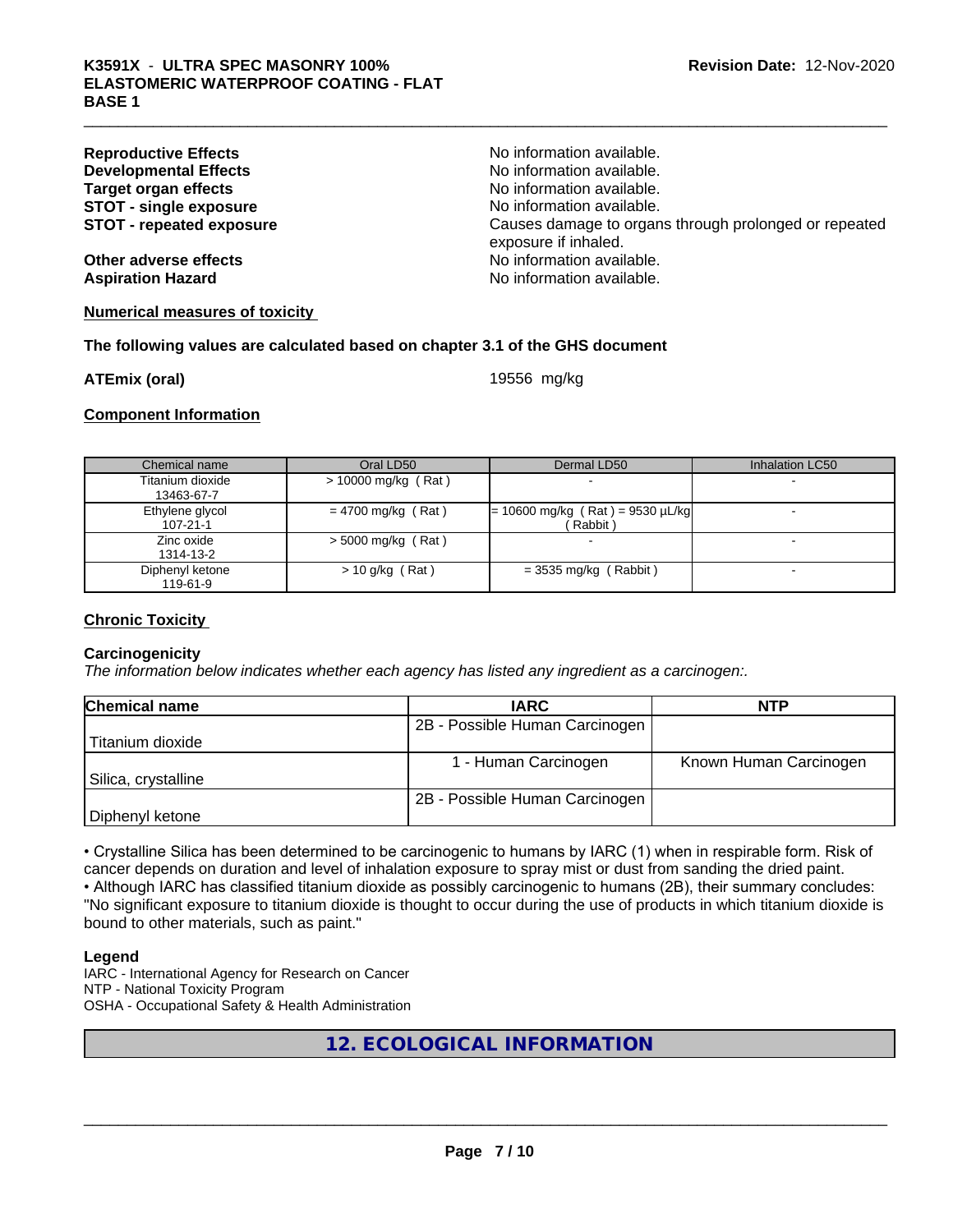#### **Ecotoxicity Effects**

The environmental impact of this product has not been fully investigated.

#### **Product Information**

#### **Acute Toxicity to Fish**

No information available

#### **Acute Toxicity to Aquatic Invertebrates**

No information available

#### **Acute Toxicity to Aquatic Plants**

No information available

#### **Persistence / Degradability**

No information available.

#### **Bioaccumulation**

There is no data for this product.

#### **Mobility in Environmental Media**

No information available.

#### **Ozone**

No information available

#### **Component Information**

#### **Acute Toxicity to Fish**

Titanium dioxide LC50: > 1000 mg/L (Fathead Minnow - 96 hr.) Ethylene glycol LC50: 8050 mg/L (Fathead Minnow - 96 hr.)

### **Acute Toxicity to Aquatic Invertebrates**

No information available

## **Acute Toxicity to Aquatic Plants**

No information available

#### **13. DISPOSAL CONSIDERATIONS**

**Waste Disposal Method Dispose of in accordance with federal, state, provincial,** and local regulations. Local requirements may vary, consult your sanitation department or state-designated environmental protection agency for more disposal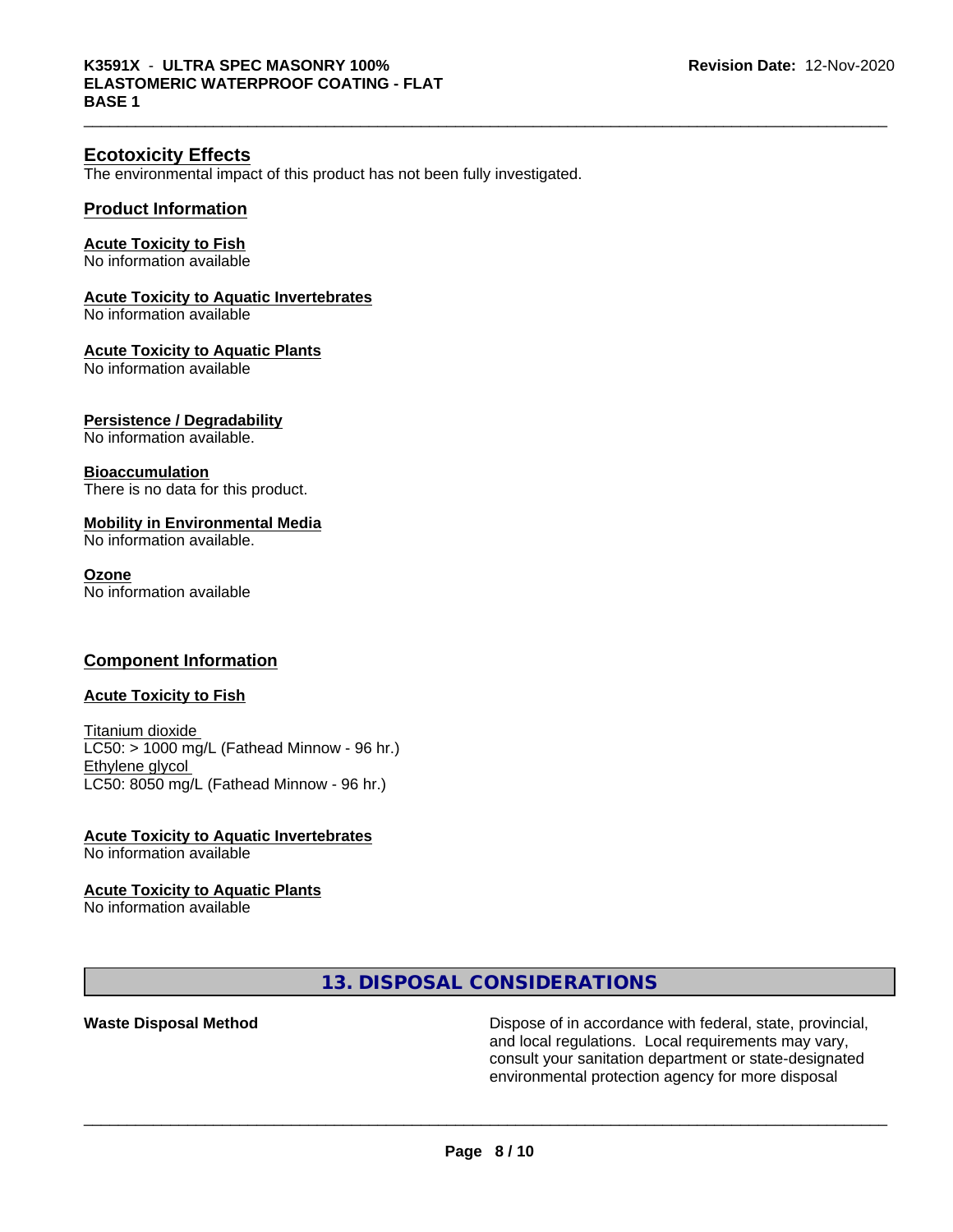options.

**14. TRANSPORT INFORMATION**

**TDG** Not regulated

**ICAO / IATA** Not regulated

**IMDG / IMO** Not regulated

**15. REGULATORY INFORMATION**

## **International Inventories**

| <b>TSCA: United States</b> | Yes - All components are listed or exempt. |
|----------------------------|--------------------------------------------|
| <b>DSL: Canada</b>         | Yes - All components are listed or exempt. |

### **National Pollutant Release Inventory (NPRI)**

#### **NPRI Parts 1- 4**

This product contains the following Parts 1-4 NPRI chemicals:

| <b>Chemical name</b> | <b>CAS No.</b> | Weight-% | <b>NPRI Parts 1-4</b> |  |
|----------------------|----------------|----------|-----------------------|--|
| Ethylene glycol      | 107-21-1       | 5%       | _isted                |  |

#### **NPRI Part 5**

This product contains the following NPRI Part 5 Chemicals:

*None*

#### **WHMIS Regulatory Status**

This product has been classified in accordance with the hazard criteria of the Hazardous Products Regulations (HPR) and the SDS contains all the information required by the HPR.

| <b>16. OTHER INFORMATION</b>                                                                                                    |            |                 |                      |          |  |  |  |
|---------------------------------------------------------------------------------------------------------------------------------|------------|-----------------|----------------------|----------|--|--|--|
| HMIS -                                                                                                                          | Health: 1* | Flammability: 0 | <b>Reactivity: 0</b> | $PPE: -$ |  |  |  |
| <b>HMIS Legend</b><br>0 - Minimal Hazard<br>1 - Slight Hazard<br>2 - Moderate Hazard<br>3 - Serious Hazard<br>4 - Severe Hazard |            |                 |                      |          |  |  |  |